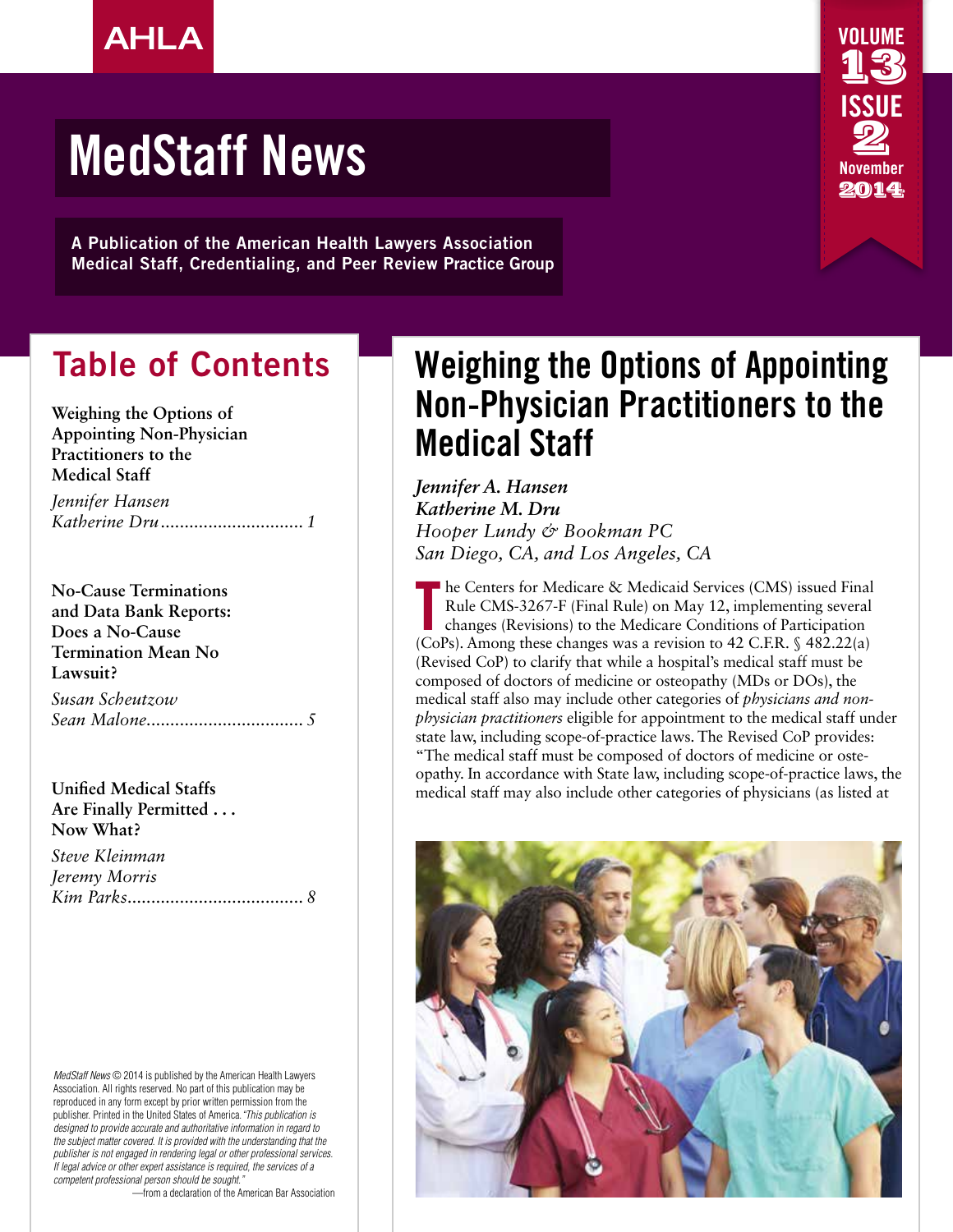### **Practice Groups Staff**

**Trinita Robinson** Vice President of Practice Groups (202) 833-6943 trobinson@healthlawyers.org

**Magdalena Wencel** Senior Manager of Practice Groups (202) 833-0769 mwencel@healthlawyers.org

**K.J. Forest** Senior Manager, Practice Groups Distance Learning (202) 833-0782 kforest@healthlawyers.org

> **Brian Davis** Senior Manager, Practice Groups Communications and Publications (202) 833-6951 bdavis@healthlawyers.org

**Arnaud Gelb** Practice Groups Distance Learning Administrator (202) 833-0761 agelb@healthlawyers.org

> **Crystal Taylor** Practice Groups Activities Coordinator (202) 833-0763 ctaylor@healthlawyers.org

**Mark A. Williams** Practice Groups Web and Marketing Coordinator (202) 833-0756 mwilliams@healthlawyers.org

**Dominique Sawyer**  Practice Groups Distance Learning Certification Coordinator (202) 833-0765 dsawyer@healthlawyers.org

**Matthew Ausloos**  Practice Groups Communications and Publications Coordinator (202) 833-6952 mausloos@healthlawyers.org

> **Jasmine Santana** Practice Groups Editorial Assistant (202) 833-6955 jsantana@healthlawyers.org

### **Graphic Design Staff**

**Mary Boutsikaris** Creative Director (202) 833-0764 mboutsik@healthlawyers.org

**Ana Tobin** Graphic Designer/Coordinator (202) 833-0781 atobin@healthlawyers.org

§482.12(c)(1)) and non-physician practitioners who are determined to be eligible for appointment by the governing body."1

In light of this clarification, hospitals must weigh the benefits and risks of appointing non-physician practitioners to the medical staff, including balancing the benefit of increased flexibility with the potential burdens of peer review and credentialing for a wider range of practitioners.

#### Prior Rule and Need for Clarification

Prior to the Revision, 42 C.F.R. § 482.22(a) provided, "The medical staff must be composed of doctors of medicine or osteopathy and, in accordance with State law, may also be composed of other practitioners appointed by the governing body."2 The language of this CoP left unclear whether the term "other practitioners" was intended to permit the appointment of physicians who are neither MDs or DOs (Other Physicians) to the medical staff, whether the term instead was intended to permit the appointment of non-physician practitioners (Other Practitioners) to the medical staff, or whether the term was intended to permit the appointment of both Other Physicians *and* Other Practitioners to the medical staff.

As CMS explained in its May 20 memorandum on the Final Rule, the Revision to 42 C.F.R. § 482.22(a) was made "to indicate that the medical staff must include MDs or DOs, but may also include other categories of physicians listed at  $\{(482.12(c)(1),$  as well non-physician practitioners. A prior rule change inadvertently omitted the reference to other categories of physicians."3

#### Categories of Practitioners: Other Physicians and Other **Practitioners**

The Revised CoP makes clear that a hospital's medical staff may, in accordance with state law, include three categories of practitioners: MDs and DOs, Other Physicians (as listed at 42 C.F.R.  $\frac{6}{3}$  482.12(c)(1)), *and* Other Practitioners.<sup>4</sup> The Other Physicians enumerated in Section 482.12 include:

- Doctors of dental surgery or dental medicine;
- Doctors of podiatric medicine;
- Doctors of optometry;
- Chiropractors; and
- Clinical psychologists.<sup>5</sup>

These categories are the same as those included in the definition of "physician" contained in Section 1861(r) of the Social Security Act (Act).<sup>6</sup>

The Other Practitioners who may be appointed to the medical staff under the Revised CoP are not set forth in the CoPs. However, in an appendix to its State Operations Manual, CMS explained that Section 1842(b)(18)(C) of the Act defines these Other Practitioners to include:

• Physician assistants (PAs);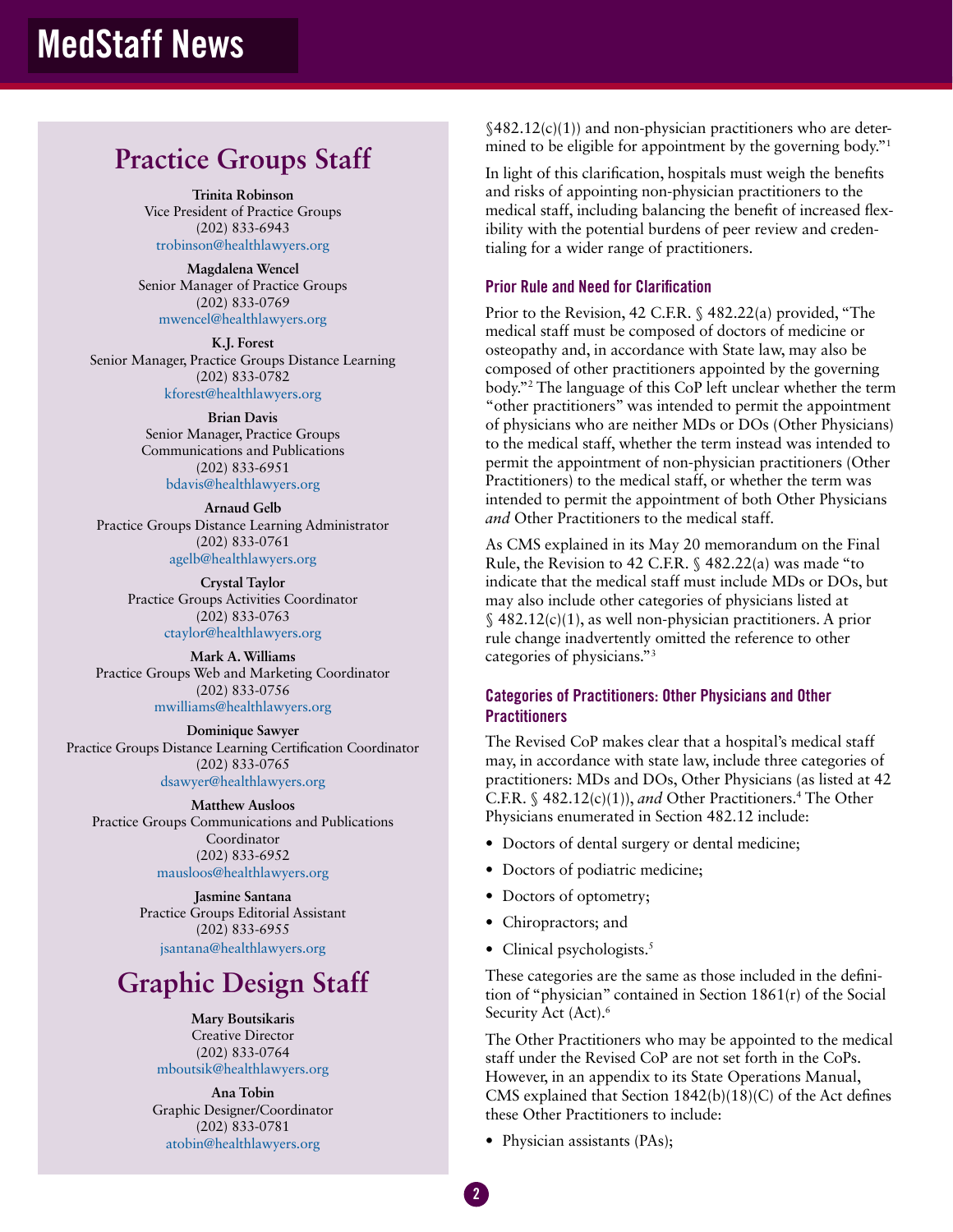- Nurse practitioners;
- Clinical nurse specialists;
- Certified registered nurse anesthetists;
- Certified nurse-midwives;
- Clinical social workers;
- Clinical psychologists;<sup>7</sup> and
- Registered dieticians (RDs) or nutrition professionals.<sup>8</sup>

Importantly, however, the Revised CoP limits the Other Physicians and Other Practitioners who may be part of the medical staff to those whose appointment would be "[i]n accordance with State law, including scope-of-practice laws," and further limits Other Practitioners to those "determined to be eligible for appointment by the governing body."9 Thus, it is necessary to consult state law to determine which Other Practitioners a hospital may appoint to its medical staff.

For example, in California, MDs and DOs, dentists, and podiatrists are eligible for medical staff membership as a matter of law, and clinical psychologists *may* be eligible for medical staff membership at the option of the hospital.<sup>10</sup> California law makes no affirmative provision for the appointment of doctors of optometry, chiropractors, or any Other Practitioners to the medical staff while, interestingly, among others, marriage and family therapists, professional clinical counselors, and PAs are treated like medical staff members for purposes of reporting and hearing rights under Cal. Bus. & Prof. Code §§ 805 and 809. Thus, even though the REVISED CoP expands the range of practitioners who may be eligible for medical staff membership to include certain non-physician practitioners, state law still controls.

#### Balancing the Benefits/Risks of Appointing Non-Physician Practitioners to Medical Staff

The main benefits of appointing Other Practitioners to the medical staff appear to be time savings, flexibility, and efficiency while the burdens include increased potential costs of oversight and peer review.

In a number of situations, Other Practitioners are the professionals best qualified to assess and develop plans of care for the patient in a timely manner to realize improved patient outcomes at the most efficient cost. For example, many times RDs are the professionals best qualified to assess a patient's nutritional status and to design and implement a nutritional treatment plan in consultation with the patient's interdisciplinary care team. On the other hand, some argue that in certain cases, such as post-abdominal surgery care, the physician is best suited to determine patient diet, and the RD must defer to or consult with the responsible physician for the care of the patient. Therefore, medical staffs must determine which specific practitioners are qualified for which specific privileges consistent with the medical staff bylaws and state law.

The extent of required MD/DO supervision or oversight is another factor that should be considered. For example, if a medical staff includes a dentist as an Other Physician on the medical staff, that dentist still can only provide care and treatment within the scope of practice allowed by state law. For instance, one question that may arise is the extent of that dentist's privileges to admit a patient or perform a history and physical examination. A dentist may be able to admit a patient or perform a history and physical on a patient who only has dental issues where no medical issues of significance exist. If the patient has a clear medical condition (poorly controlled diabetes, a bleeding disorder, etc.), however, the dentist could still potentially admit the patient, but a physician would still need to be involved for both a complete history and physical and to manage the medical condition.

Requirements of the hospital's accrediting body also must be considered in appointing Other Practitioners to the medical staff. For example, The Joint Commission's (TJC's) Standard MS.03.01.03 requires that "[t]he management and coordination of each patient's care, treatment, and services is the responsibility of a practitioner with appropriate privileges," but one of the elements of performance of that standard requires that "a patient's general medical condition is managed and coordinated by a doctor of medicine or osteopathy."11 Similarly, although TJC's Standards provide that a hospital "may choose to allow individuals who are not licensed independent practitioners to perform part or all of

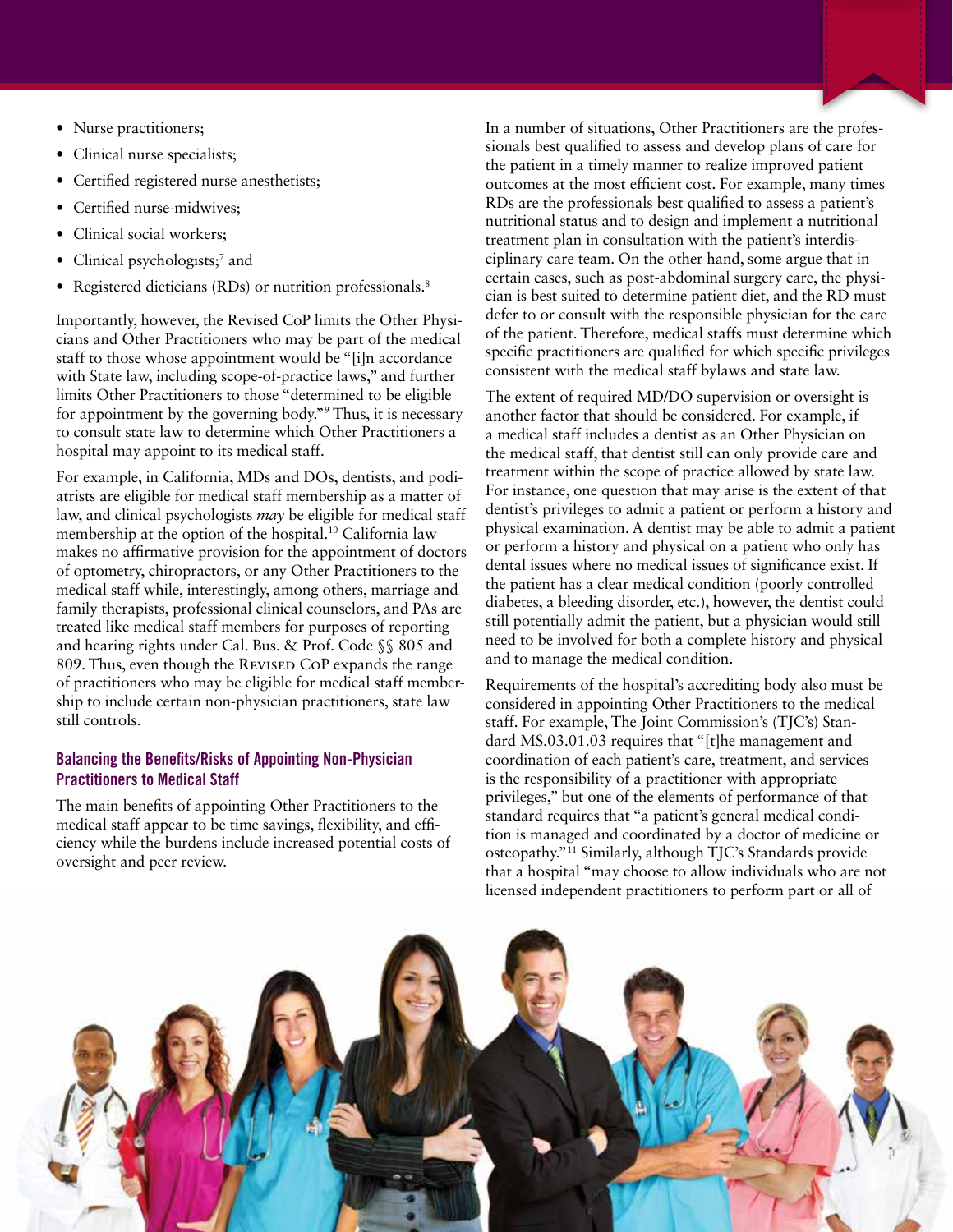a patient's medical history and physical examination," TJC requires that such examination be "under the supervision of, or through appropriate delegation by, a specific qualified doctor of medicine or osteopathy who is accountable for the patient's medical history and physical examination."12 Thus, even if an Other Practitioner may be privileged as part of the medical staff, an MD or DO still must manage and coordinate patient care provided by that Other Practitioner if TJC accredited the hospital.<sup>13</sup>

Before deciding whether to appoint Other Practitioners to the medical staff, it is important to weigh the increased burden on the medical staff to credential and privilege the Other Practitioners where the hospital's human resources department traditionally may have been responsible for oversight of such Other Practitioners. For example, while TJC's Standards already require PAs and Advanced Practice Registered Nurses to be credentialed through the medical staff process or equivalent, this is not a requirement for others falling within the Other Practitioner category. Therefore, the medical staff may face the cost of additional support staff to provide the manpower to handle the paperwork associated with credentialing the Other Practitioners who are not already credentialed through the medical staff process or equivalent. Further, increased administrative burdens may arise as well as the potential for increased attorneys' fees and costs if the medical staff decides to extend peer review to Other Practitioners.

Another broader potential implication of appointing Other Practitioners to the medical staff is the burden of responding to inquiries regarding whether adverse action was ever taken against an Other Practitioner. Appointing Other Practitioners to the medical staff could complicate medical staff's duties and obligations to report and respond to credentialing inquiries.

#### Middle Ground Alternative: Allied Health Professional Practitioners with Privileges

Importantly, the Revised CoP does not mandate creating new classes of medical staff membership nor does the Revision require that, if some status within the medical staff structure is provided, it be as a medical staff member. As an alternative to providing for full membership to Other Physicians and Other Practitioners, medical staffs that wish to credential and extend privileges to perform certain services to Other Physicians and/or Other Practitioners without encountering some of the risks discussed above may still do so by credentialing them as Allied Health Professionals (AHPs), consistent with state law and the requirements of the hospital's accrediting body. This is, of course, what most medical staffs currently do with such practitioners. The CoP does not mandate any change in this approach.

Accordingly, the traditional "middle ground" between granting full medical staff membership versus having all categories of Other Physicians and Other Practitioners governed through the hospital human resources department remains utilization of the AHP categories when provision for these practitioners is deemed appropriate within the medical staff structure. Practically speaking, a large number of medical staffs currently grant AHPs privileges to perform certain specific services, and this is certainly still an option that is not foreclosed under the Revised CoPs.

#### **Conclusion**

As set forth above, new risks come with the potential for increased efficiency associated with appointing Other Practitioners to the medical staff. Therefore, it is important for medical staffs to have clearly defined policies for credentialing and disciplining their members, whether they be MDs/DOs, Other Physicians, or Other Practitioners.

- 2 42 C.F.R. § 482.22(a), Rev. 78, effective Dec. 12, 2011.
- 3 *Final Rule—Promoting Efficiency, Transparency, and Burden Reduction; Part II—Informational Only*, CMS, Center for Clinical Standards and Quality/Survey & Certification Group, Memorandum of May 20, 2014 from Director of Survey and Certification Group to State Survey Agency Directors, at p. 4, *available at:* www.cms.gov/Medicare/Provider-Enrollment-and-Certification/SurveyCertificationGenInfo/Downloads/ Survey-and-Cert-Letter-14-33.pdf.
- 4 42 C.F.R. § 482.22(a).
- 5 42 C.F.R. § 482.12(c)(1).
- 6 *See* 42 U.S.C. § 1395x.

4

- Note that, under the Social Security Act, clinical psychologists may be either "physicians" or "other practitioners," depending on classification by the medical staff and the hospital's governing body, and in accordance with state law.
- 8 42 U.S.C. § 1395u. *Cited in State Operations Manual, Appendix A— Survey Protocol, Regulations, and Interpretive Guidelines for Hospitals,*  CMS, Rev. 116, 06-06-14, at p. 174, *available at*: www.cms.gov/Regulations-and-Guidance/Guidance/Manuals/downloads/som107ap\_a\_hospitals.pdf.
- 9 42 C.F.R. § 482.22(a), effective July 11, 2014.
- 10 Cal. Code Regs., tit. 22, § 70703(a).
- 11 The Joint Commission, *Comprehensive Accreditation Manual for Hospitals,* Update 2, September 2012, at p. MS-17, *Standard MS.03.01.03* and *Elements of Performance for MS.03.01.03*, no. 3.
- 12 *Id.* at p. MS-16, *Elements of Performance for MS.03.01.01,* no. 9. The Joint Commission defines "licensed independent practitioners" to include physicians, oral and maxillofacial surgeons, dentists, podiatrists, and some advanced practice registered nurses. *Id.* at p. MS-15, *Rationale for MS.03.01.01*.
- 13 In light of the Final Rule's various Revisions, TJC issued revisions to its Comprehensive Accreditation Manual for Hospitals on August 21, 2014. However, none of these revisions address the Revised CoP or the appointment of Other Physicians and Other Practitioners to the medical staff. *See* The Joint Commission, *Prepublication Requirements*, August 21, 2014, *available at*: www.jointcommission.org/assets/1/6/HAP\_Burden Reduction Aug2014.pdf.

<sup>1</sup> 42 C.F.R. § 482.22(a), effective July 11, 2014.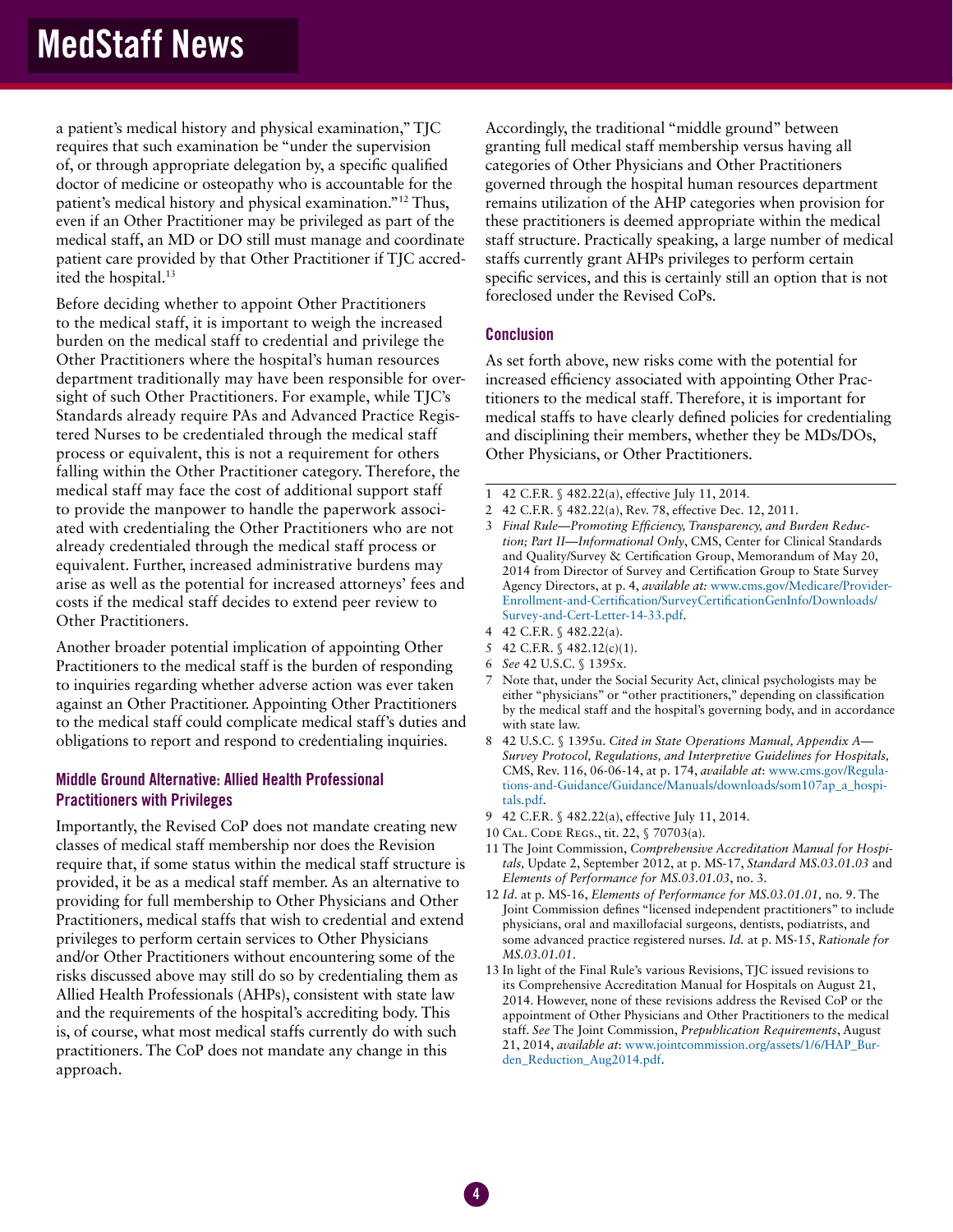### No-Cause Terminations and Data Bank Reports: Does a No-Cause Termination Mean No Lawsuit?

*Susan O. Scheutzow Sean P. Malone Kohrman Jackson & Krantz PLL Cleveland, OH*

K No-cause" termination provisions in physician employ-<br>ment agreements are sometimes seen as a way of avoiding<br>the kind of messy hospital-physician disputes that can<br>agree when termination of an amplement relationship. Ho ment agreements are sometimes seen as a way of avoiding the kind of messy hospital-physician disputes that can arise upon termination of an employment relationship. Hospitals use these clauses to part ways with allegedly troublemaking physicians with no questions asked, without a costly peer review process, and without having to make a National Practitioner Data Bank (Data Bank or NPDB) report that can generate lawsuits for defamation, interference with business relationships, or bad-faith peer review. Physicians, too, sometimes prefer such clauses because they promise a clean walkaway from a troubled employment arrangement without embarrassing investigations and reports to the Data Bank or state medical boards.

Often when physicians on a hospital medical staff are employed by the hospital, or an entity owned or affiliated with the hospital, the hospital's human resources (HR) staff investigates the physician's behavior, and the HR department handles the termination process without any peer review process under the hospital's bylaws. Hospital executives and administrators—not the medical staff—meet to discuss the physician's allegedly disruptive conduct. And ultimately, when HR's investigation concludes, the physician is terminated via the contract's no-cause provision.

In such cases, everyone may feel that using the no-cause provision allows for a resolution that is as amicable as possible. The hospital administration believes it can sever the relationship without giving the physician reason to sue for wrongful termination. The medical staff believes that the hospital can extricate itself from a disruptive situation without incurring the time, expense, and emotional turmoil that often ensues when the medical staff has to review one of its colleagues, not to mention the potential liability and lawsuit. Even the physician may be relatively satisfied with the approach, as the physician often can avoid having to pay back signing bonuses, purchasing tail insurance, or adhering to other requirements triggered when a hospital terminates an agreement for cause. Unfortunately, it is not always that simple.

#### The Reporting Dilemma

For one thing, it goes without saying that a no-cause termination clause cannot protect a hospital from an allegation

that it fired a physician for an unlawful reason, such as race, sex, or age discrimination, or to benefit another physician by removing competition.

In addition, absent careful drafting and forthright discussion during the negotiation of physician-hospital employment agreements, a no-cause termination easily can lead to a dispute over a non-compete clause. Hospitals often want non-competes to apply no matter how an employment is terminated, including when no-cause provisions are invoked. Particularly in the case of a troublesome physician, the hospital often will simply want to cut all ties with the physician. Physicians, however, often will want any non-compete clause to apply only if termination occurs due to the physician's breach of contract or if the physician invokes the no-cause termination provision. Understandably, physicians want to avoid being forced to uproot their lives and move out of a service area if the hospital elects to terminate an agreement without cause. The application of a non-compete clause in the event of a no-cause termination is one of the most frequently debated issues during employment negotiations.

Yet an even more challenging dilemma arises when an employment contract provides that a physician's medical staff privileges terminate automatically upon termination of the employment agreement, even when a no-cause termination occurs and there has been no medical staff review. Such provisions are meant to avoid the awkward scenario of a physician, whose employment is terminated, remaining on the medical staff, which will occur unless a hospital is a completely closed system where only employed physicians can practice. The goal is for hospitals and physicians to completely part ways without involving the medical staff in a peer review process and without requiring physicians to resign their medical staff privileges. Some hospitals, particularly in service areas with a single physician, even rely on these provisions in the place of non-competes. If the physician is automatically removed from the medical staff, and the physician receives word that a reapplication would not be looked upon favorably, the hospital can use these clauses to keep the physician from working at the hospital, and depending on the nature of the physician's practice, this may even cause the physician to leave the service area.

But does an automatic termination of the physician's staff privileges pursuant to such a provision oblige the hospital to make a Data Bank report? In the past, hospitals and physicians often have taken for granted that no report is required, but there is growing evidence that the Data Bank disagrees.

#### The Law

The Health Care Quality Improvement Act (HCQIA), meant to keep physicians from moving from hospital to hospital without disclosing prior malpractice cases or clinical competency problems, requires that "each health care entity which takes a professional review action that adversely affects the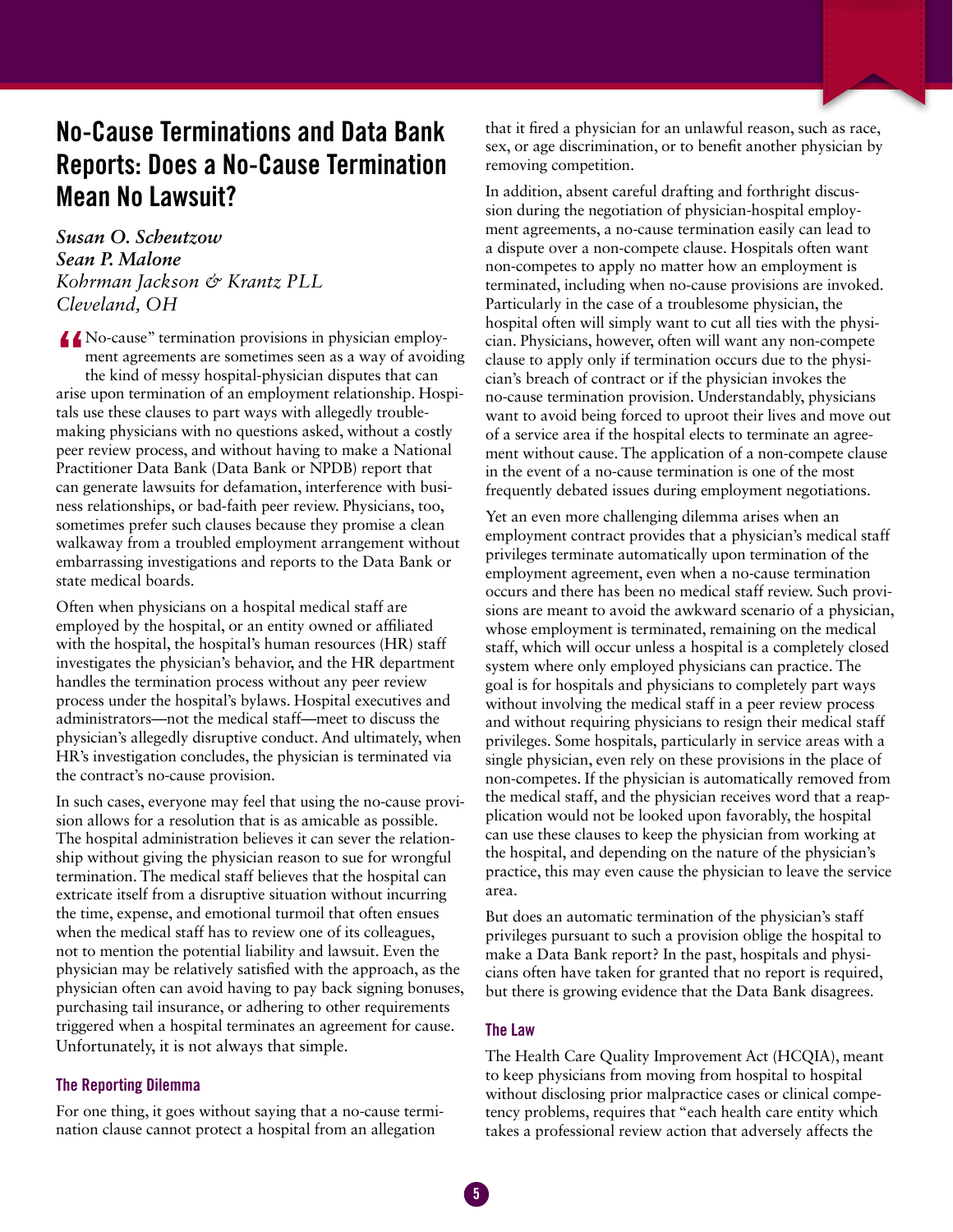clinical privileges of a physician for a period longer than 30 days" make a report with the Data Bank.1

HCQIA defines "professional review action" as:

an action or recommendation of a professional review body<sup>2</sup> which is taken or made in the conduct of a professional review activity, which is based on the competence or professional conduct of an individual physician (which conduct affects or could affect adversely the health or welfare of a patient or patients), and which affects (or may affect) adversely the clinical privileges, or membership in a professional society, of the physician.3

A "professional review activity" is defined in turn as:

an activity of a health care entity with respect to an individual physician: (A) to determine whether the physician may have clinical privileges with respect to, or membership in, the entity, (B) to determine the scope or conditions of such privileges or membership, or (C) to change or modify such privileges or membership.<sup>4</sup>

Thus, under the statute, a professional review activity is an investigative activity meant to determine whether to place restrictions on a physician's clinical privileges, i.e., to take a "professional review action," because of medical incompetence or professional misconduct that might affect patient care.

The Health Resources and Services Administration's (HRSA's) own publication, the National Practitioner Data Bank Guidebook, specifically instructs that a Data Bank report should not be filed when a hospital uses its HR department to terminate a physician instead of engaging in medical staff review of the physician's performance before revoking the physician's privileges. According to an example in the Data Bank Guidebook, where a hospital used its "employment termination procedure . . . to end a practitioner's employment," rather than the "system of professional review established under its bylaws," the government "directed that the report be voided from the NPDB since the professional review process had not been followed in terminating the practitioner's privileges."5 According to the Guidebook, this termination "was not a professional review action. . . . Health care entities are reminded that in order to be reportable to the NPDB, adverse actions must be the result of professional review."6

This guidance, coupled with the litigation risk<sup>7</sup> of making an allegedly improper Data Bank entry, means that most hospitals have declined to make a report when staff privileges automatically terminate as a result of relying on a no-cause termination clause. Now, however, the Data Bank's view on this issue may be shifting to the point that hospitals failing to make a report in these circumstances risk incurring fines and losing HCQIA immunity.

In recent years, concerned about underreporting of professional review actions, the government has contacted hospitals directly that are known to have never made a Data Bank report to remind them of their obligations and the civil penalties that can be imposed for failing to meet them. The Data Bank's website describes "Hospital Reporting" as "The Next Compliance Effort."8 Statistics from HRSA, which manages the Data Bank, show that as of 2011, 47% of hospitals had never reported a revocation or restriction on a physician's privileges.9

A recent Dispute Resolution Decision by the U.S. Department of Health and Human Services' (HHS') Division of Practitioner Data Banks also seems to require the reporting of no-cause terminations that result in the loss of privileges. In this decision, the Data Bank appears to take the position that a "professional review action" does not require an actual peer review process, and that an investigation and review performed by the hospital's HR department and administration may constitute an "investigation" for purposes of Data Bank reporting. This view also seems to be manifesting itself in the draft of the proposed updated Data Bank Guidebook, which maintains that "[f]or NPDB reporting purposes, the term 'investigation' is not controlled by how that term may be defined in a health care entity's bylaws or policies and procedures" but offers no further guidance on what HRSA believes an "investigation" is for reporting purposes. $10$ 

The Data Bank's evolving view will require a major change of behavior for hospitals that employ their physicians. Health care entities across the United States frequently terminate employed physicians using no-cause provisions and employment-related procedures without making Data Bank reports. If the government wants to encourage reporting of no-cause terminations that result in termination of privileges, even without medical staff review, then the revised Data Bank Guidebook should reflect this view. And hospitals should prepare for more physician lawsuits, especially since hospitals effectively remain the sole arbiters of whether a particular action is reportable, i.e., based on the physician's competence or professional conduct and adversely affecting patient health.

#### Practice Pointers

So what can hospitals do, in the face of this apparent interpretive shift, to avoid a physician lawsuit on the one hand and the Data Bank's censure on the other?

One possibility is to eliminate contract provisions that automatically terminate privileges on the cessation of employment. Instead, when no-cause terminations are used, hospitals can try to ensure that non-compete restrictions remain intact so that once the physician's staff privileges expire, the physician is barred from reapplying. Although the physician may object to the restrictive covenant, at least no Data Bank report would be required upon the expiration of privileges, so long as the hospital has closed any pending investigation by that time.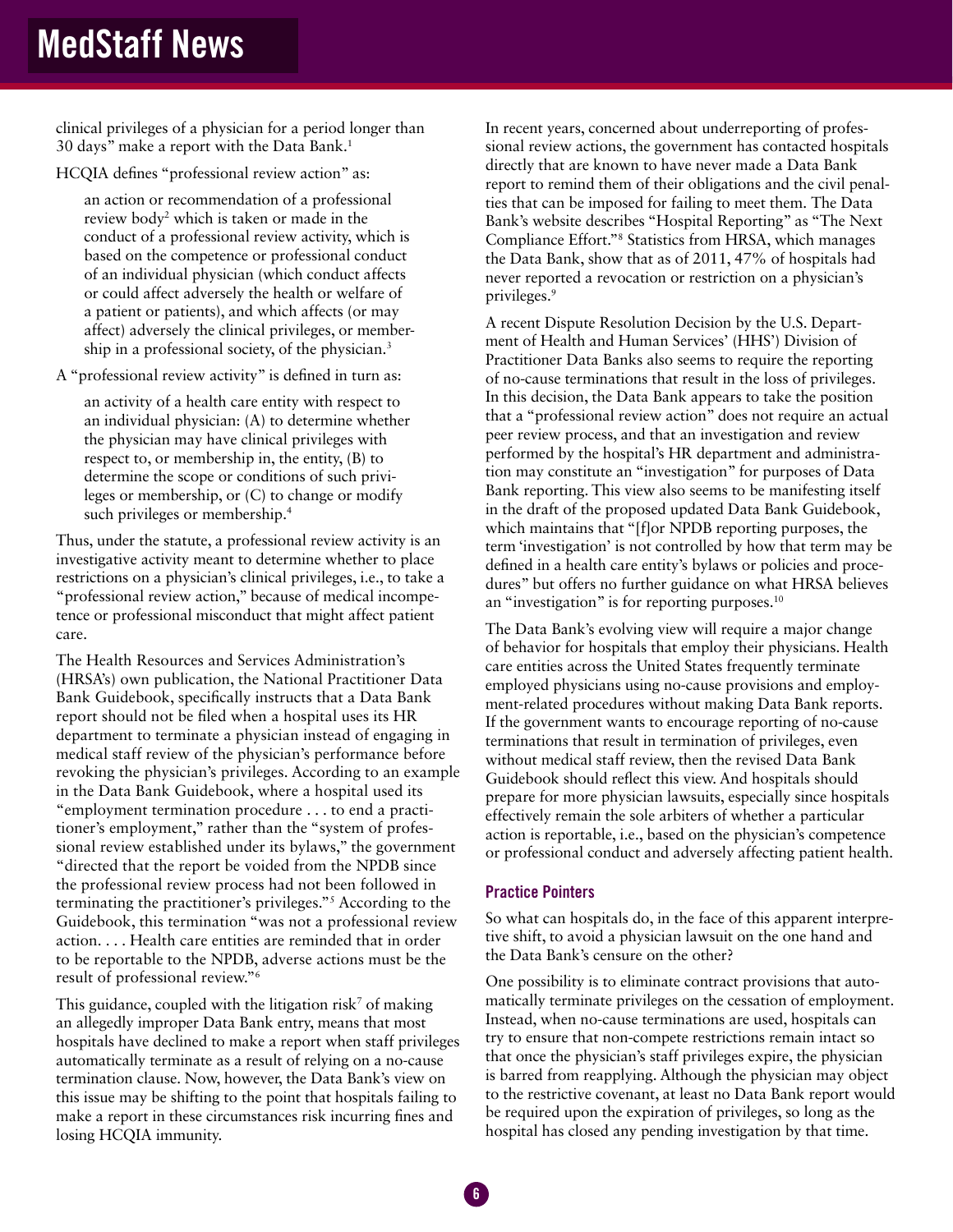In the alternative, even if a full-blown, formal peer review process never occurs, hospitals can at least attempt to approximate one by offering a review by the medical staff, and some opportunity for physicians to present their sides of the story. A hospital can forfeit its HCQIA immunity by making a Data Bank report without providing a fair hearing process. If the hospital believes a no-cause termination merits a Data Bank report, it should try to offer some form of medical staff review first. The medical staff may even conclude that no clinical reason exists to terminate the physician's privileges, which would presumably relieve the hospital of any reporting obligation. Practically, many physicians whose hospital employment is terminated will not want to retain clinical privileges at the institution anyway, and they may not even contest the termination of privileges.

Another possibility is for hospitals and physicians to carve out an exception, whenever no-cause terminations are invoked, to clauses requiring the automatic relinquishment of privileges upon termination of employment. Or hospitals can draft their bylaws to specify whether an automatic termination of privileges, concurrent with an employment termination, will or will not be considered a reportable adverse action. If HHS is called to review whether a reportable "professional review action" has occurred, HHS is obliged to consider the hospital's bylaws.11 Hospitals may even consider including "changeof-law" provisions in their physician employment contracts, allowing the parties to renegotiate certain key provisions in the event that the Data Bank's apparent change of view on these issues becomes settled law. Regardless of HHS' interpretation, clarity and transparency in the hospital's contracts and bylaws puts physicians on notice of these issues, perhaps even allowing the parties to negotiate at the time of hiring on the issue of whether a report will be made upon termination.

Finally, when it comes to making the Data Bank report itself, hospitals should take extra care. Those preparing the online filing confront a drop-down menu of choices that they can use to describe the "Basis for Action" when terminating privileges, including "abusive conduct toward staff" (D4), "disruptive conduct" (D5), and "other unprofessional conduct, specify" (D8). Data Bank filers must include a narrative description of the circumstances involved. HRSA advises filers to "describe the action in enough detail so that future queriers have a clear understanding of what the practitioner is alleged to have done and the nature of and reasons for the event that lead to the report action or surrender" of privileges.12 HRSA encourages filers to "summarize the committee or board's official findings" and describe the process and circumstances in as much as 4,000 characters.13

Crafting this narrative can be tricky for hospitals striving for accuracy about what they believe to have been disruptive behavior but also trying to avoid a lawsuit. Perhaps the Data Bank could offer a new "Basis for Action" option entitled, "Privileges Contractually Terminated Upon Termination of

Employment," and make the inclusion of a narrative optional. This may satisfy the government's goal of increasing reporting while allowing hospitals to take a more tactful approach and removing some of the stigma that physicians fear from Data Bank entries.

The government is concerned that, some 20 years after its inception, the Data Bank remains a relevant tool for increasing transparency and improving quality of care, even as large health care systems with employed physicians increasingly dominate the market. But hospitals need clarity as to their reporting obligations and peace of mind that complying with federal reporting policy will not invite more litigation. Physicians need assurances that they can pursue work elsewhere after a hospital employment ends and that a Data Bank entry will not necessarily doom their careers. As the Data Bank's reporting policies continue to evolve, hospitals and physicians should review their employment contracts, try to discuss these issues at the outset of employment, and take extra care in preparing Data Bank entries relating to no-cause terminations.

2 "Professional review body" is defined as "a health care entity and the governing body or any committee of a health care entity which conducts professional review activity, and includes any committee of the medical staff of such an entity when assisting the governing body in a professional review activity." *See* 42 U.S.C. § 11151(11).

- 4 *Id.* § 11151(11); *see also* 45 C.F.R. § 60.3.
- 5 NPDB Guidebook, at F9 (Sept. 2001).

- 7 While HCQIA provides no private cause of action for an improper Data Bank report, courts have recognized claims for interference with business relationships, negligent or intentional infliction of emotional distress, and defamation. There also are various state law reporting requirements that can give rise to lawsuits.
- 8 *See* www.npdb.hrsa.gov/enews/Aug2012enews.jsp#Compliance.
- See www.usatoday.com/story/news/nation/2013/08/20/doctors-licensesmedical-boards/2655513/.
- 10 *See* www.piaa.us/docs/GR/NPDB\_Guidebook\_Draft.pdf *available at:* E 31. The Data Bank is on the verge of publishing a revised Guidebook for the first time since 2001, and HRSA made a draft available on November 22, 2013. *See* www.npdb.hrsa.gov/news/news.jsp (Feb. 7, 2014 news entry: "Public Comment Period on Revised NPDB Guidebook Closes").
- 11 *See* Guidebook at E-21 ("Whether particular actions are reportable to the Data Bank is often best determined by examining a hospital's medical staff by-laws, rules and regulations with regard to provisions defining… what constitutes a professional review action that adversely affects the clinical privileges of a practitioner…."); *Simpkins v. Shalala*, 999 F. Supp. 106, 116 (D.D.C 1998) (reversible error for HHS not to consider a hospital's bylaws when reviewing the validity of a Data Bank entry; concluding that a Data Bank report "should be removed" because "the Secretary's failure to follow [the bylaws listing specific investigatory procedures] or from all appearances even consider these provisions, renders the Secretary's action arbitrary and capricious").

12 *See* www.npdb.hrsa.gov/hcorg/submittingAFactuallySufficientNarrative.jsp. 13 *Id.*

<sup>1</sup> *See* 42 U.S.C. § 11133(a)(1)(A).

<sup>3</sup> *See* 42 U.S.C. § 11151(9).

<sup>6</sup> *Id.*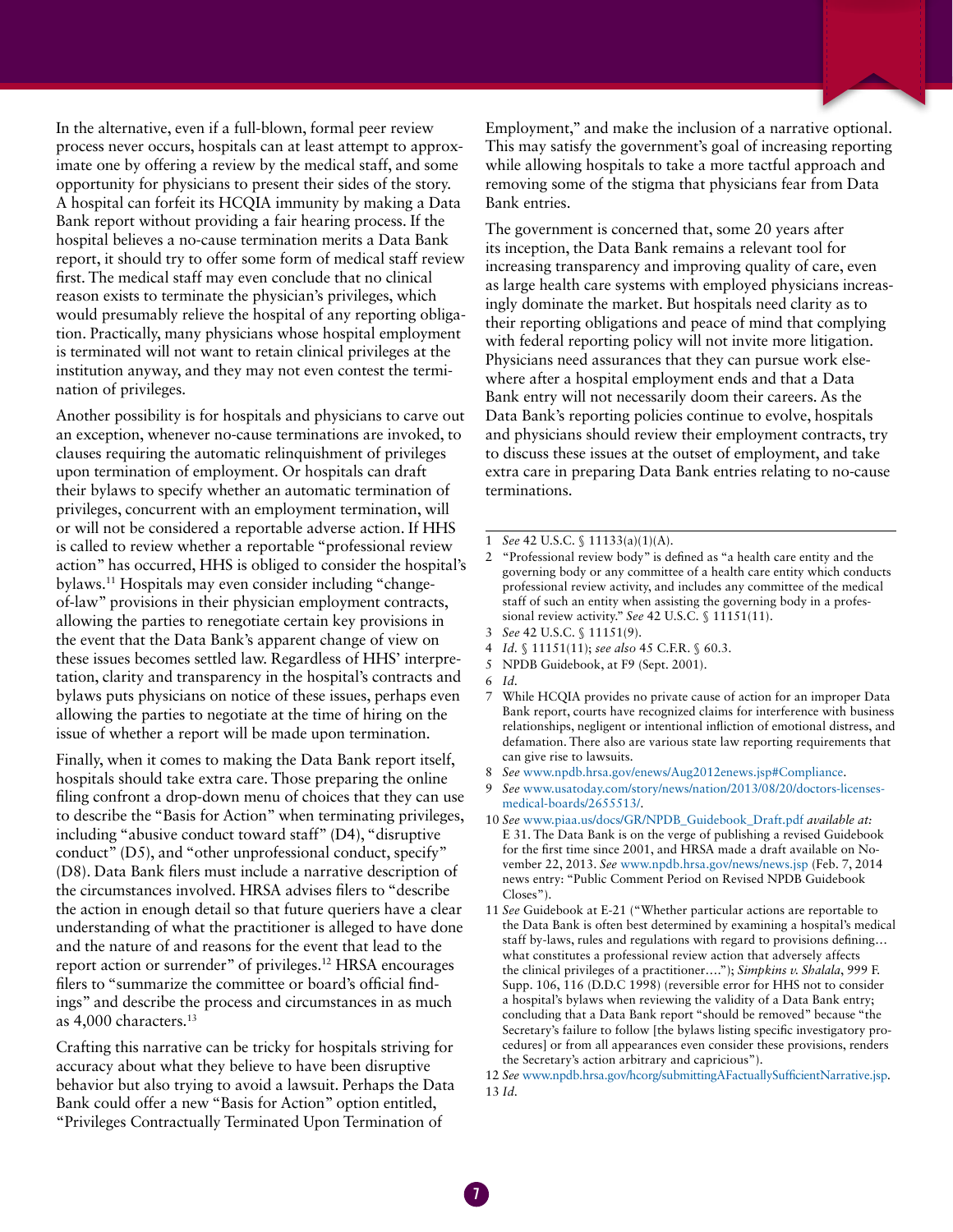

### **Unified Medical Staffs Are Finally Permitted . . . Now What?**

*Steve R. Kleinman Jeremy R. Morris Kim S. Parks Bricker & Eckler LLP Columbus, OH* 

The considerable time and debate, the Centers for Medicare & Medicaid Services (CMS) finally issued revisions<br>to the Medicare Conditions of Participation (CoPs) that<br>allow the combination of concrete boesitel medical steff fter considerable time and debate, the Centers for Medicare & Medicaid Services (CMS) finally issued revisions allow the combination of separate hospital medical staffs into a single unified medical staff. CMS previously resisted requests to permit a single unified medical staff within a multi-hospital system. Comments published in the *Federal Register* (FR) noted CMS' historical position "that each hospital, even those in a multi-hospital system, must have its own medical staff with the authority and responsibility for the quality of patient care provided in that hospital."1 All of that changed when CMS reversed course in a final rule published in the FR on May 12.<sup>2</sup> While the flexibility to combine the medical staffs of system hospitals into a single unified medical staff is a step forward, the devil involved in such a potential combination remains in the details.

#### What the Rule Requires

To be eligible to utilize a combined medical staff under the final rule, multi-hospital systems must establish that they

have met four basic criteria. First, the medical staff members holding privileges at each separately certified hospital must vote, by a majority and consistent with their respective bylaws, to either: (1) accept a unified and integrated medical staff structure; or (2) opt out of such structure and maintain a separate and distinct medical staff for their hospital. Second, the unified medical staff must have appropriate bylaws, rules, and requirements that describe its process for self-governance, appointment, credentialing, and peer review, and must include a process whereby the members of each separately certified hospital are advised of their right to opt out and return to a separate and distinct medical staff. Next, the unified medical staff must be established in such a way that takes into account each member hospital's unique circumstances and significant differences in patient populations and services offered. Finally, a unified medical staff must give due consideration to the needs and concerns of members of the medical staff regardless of location or practice, and mechanisms must be in place to assure localized issues are duly considered and addressed.

#### The Rule's Ambiguity

Before addressing the logistical concerns associated with attempting to combine separate medical staffs, the new rule's basic requirements contain some interesting language sure to bring about questions. The rule's new requirements make reference to "all medical staff members who hold specific privileges to practice at that hospital"<sup>3</sup> when discussing those medical staff members entitled to vote on whether to accept or reject the unified medical staff and those medical staff members who have the right to potentially vote to opt out of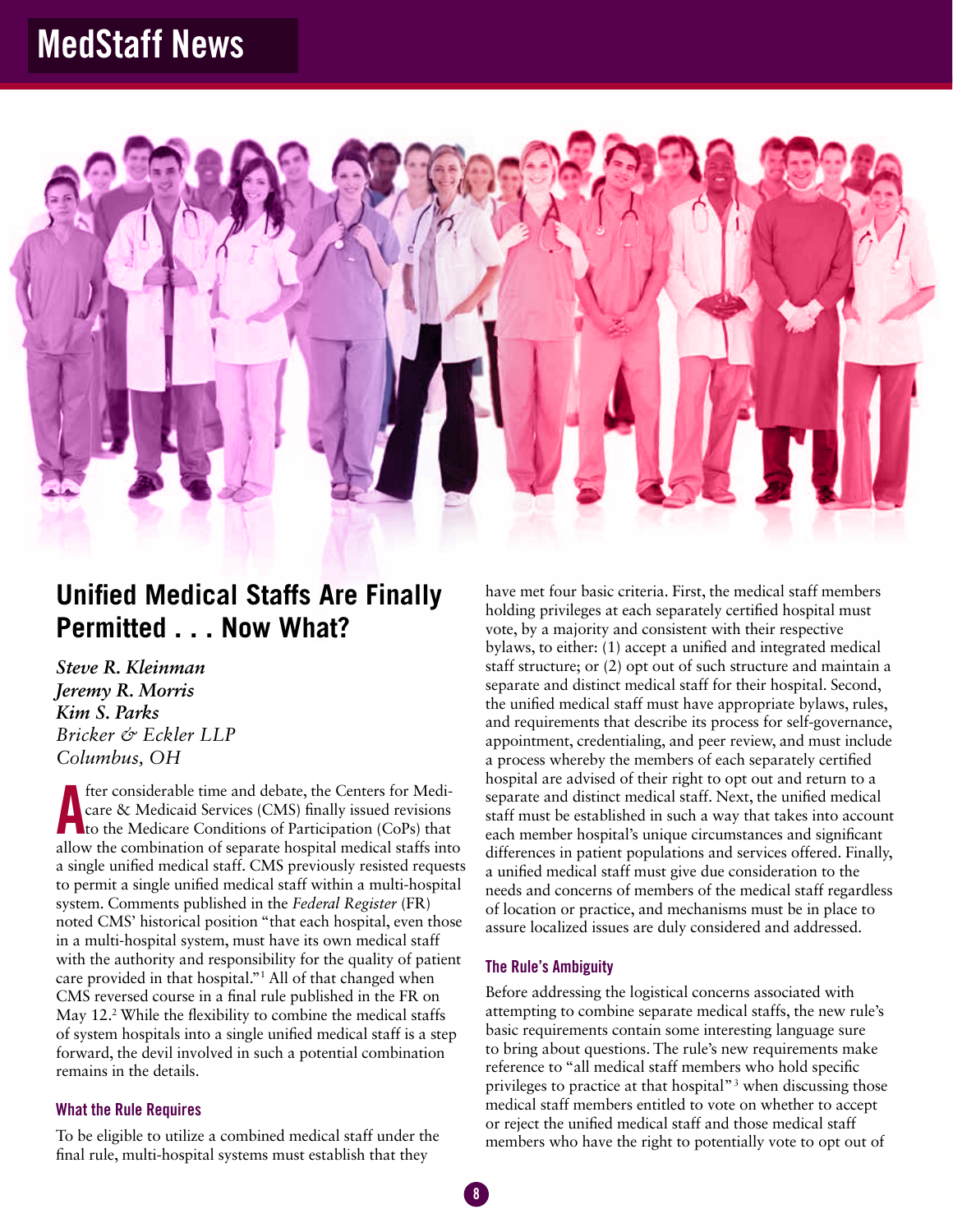a unified medical staff structure and return to independent medical staffs. Ordinarily, a medical staff's governing documents define those appointment categories that have the right to vote and those that do not. This issue is complicated by the fact that many medical staffs have individuals appointed to the medical staff with clinical privileges, but in categories that do not necessarily have the right to vote. The language of this rule, when taken literally, appears to call into question whether all medical staff members with clinical privileges have the right to vote on whether to become a unified medical staff or whether to subsequently opt out of a unified medical staff. It would seem somewhat out of the ordinary for a rule such as this to unilaterally alter all medical staffs' governing documents by attempting to define those members who have the right to vote on this issue. Nonetheless, the rule explicitly defines members of the medical staff as "all medical staff members who hold specific privileges to practice at that hospital" on multiple occasions. If a provider is attempting to unify hospital medical staff, due consideration must be given to determining those individuals who have the right to vote on this issue.

#### Logistical Concerns

As noted above, the ability to unite medical staffs is a welcome change but actually effectuating such combination may include challenges. Those challenges may be worth tackling due to the benefits of a combined medical staff. A combined medical staff could improve existing peer review processes, improve patient safety through shared credentialing and privileging, establish more-efficient sharing of knowledge between members of the medical staff, allow for better on-call coverage for specialties, and help move toward a more-efficient coordination of care as health care delivery systems are modernized.

The revised rule only became effective on July 11. As such, clear solutions to the issues identified below are not yet available, but it is imperative for hospital systems to recognize and address these issues when attempting to unify medical staffs.

First, a hospital system that wants to combine its existing medical staffs must initially determine whether the existing separate medical staffs would be amenable to such a change. As noted above, the ability to combine medical staffs requires the approval of each medical staff. Obtaining the necessary approvals is sure to be a long and difficult process. Before beginning, the hospital system should have a dialogue with each medical staff to gauge interest in the project, determine the concerns of each medical staff, and identify potential solutions to those concerns. The more effectively a hospital system addresses the concerns raised by its medical staffs, the more likely the system will succeed in obtaining the necessary approvals. Hospital systems must work with existing medical staffs to create a combined medical staff. A collaborative approach between the medical staffs and the hospital system's administration is not only recommended, it is necessary.

Once a hospital system obtains the initial set of approvals from its medical staffs, it must remember that the collaborative effort is not over. The new rule also requires that the new governing documents for the combined medical staff:

include a process for the members of the medical staff of each separately certified hospital (that is, all medical staff members who hold specific privileges to practice at that hospital) to be advised of their rights to opt out of the unified and integrated medical staff structure . . . 4

Thus, the rule permits the membership of a particular separately certified hospital to subsequently opt out and return to its status as a separate and independent medical staff. This provision is troubling because a hospital system is always one vote away from disintegration of its combined medical staff. However, guidance issued by CMS on September 15 indicates that the bylaws, rules, and requirements may establish a minimum interval between acceptance and opt-out votes as a method to potentially reduce the risk of an opt-out, which may be considered as a method to reduce disruption.<sup>5</sup> The guidance also indicated that such restrictions should not unduly restrain the rights of the members of a medical staff, and that intervals of more than two years might unduly restrain the medical staff members' rights. Nonetheless, given the possibility that one vote could fracture an integrated medical staff, it is advisable for the hospital system to not only continue to work with the integrated medical staff to address concerns, but also to continue to work with the medical staff members from each separate hospital. While it may be difficult to identify methods to address concerns raised by separate hospitals, putting such a mechanism in place might help ensure that all medical staff members feel as though their voices are heard, which will decrease the potential that a hospital will subsequently attempt to opt out and return to a separate medical staff. Any hospital system considering a combined medical staff must keep in mind that such a move may not be permanent. Accordingly, systems should be aware of the potential of a subsequent opt-out before determining whether the attempted combination is worth the effort.

As noted above, the rule's third requirement mandates that a combined medical staff take into account each hospital's unique circumstances. The final rule does not address how to measure compliance with this particular mandate. A hospital system that combines its medical staffs will have to determine how to best accomplish this objective, and to develop a process whereby each separate hospital has the ability to have its unique qualities acknowledged and addressed.

Similarly, the final rule does not address the manner in which mechanisms to ensure localized issues are duly considered and addressed. Each hospital system will have to evaluate the localized issues with which they are confronted to determine an appropriate method to address those issues.

In addition, hospital systems also will have to consider questions the final rule does not answer. One of those questions is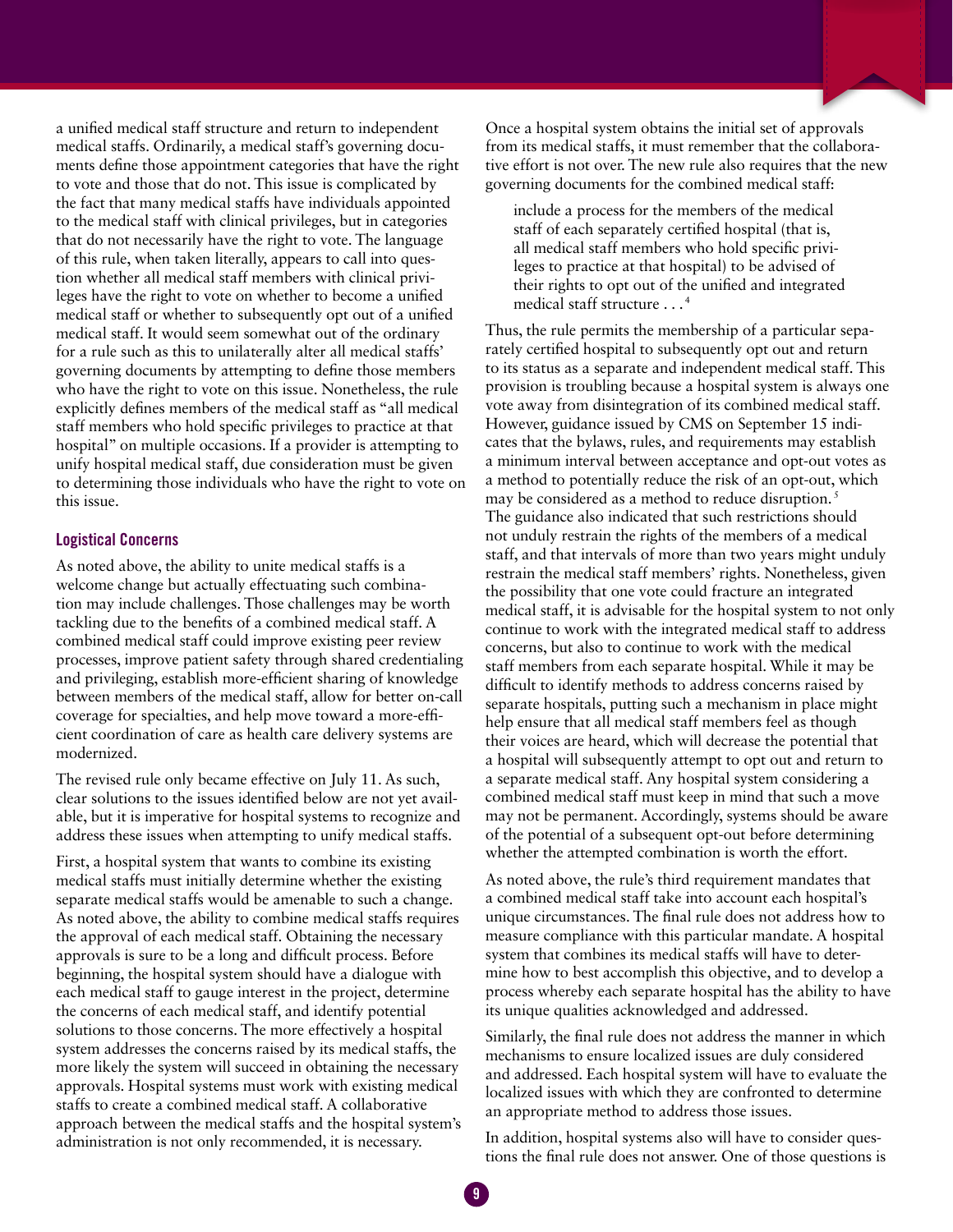whether a hospital system could form multiple medical staffs. For example, could a five-hospital system form two integrated medical staffs, one that consists of two separate hospitals and one that consists of three separate hospitals, or must such a system combine all five hospitals into one integrated medical staff? Questions of state law also may be at issue. Consider hospital systems that stretch across state lines. Would state laws that govern the practice of medicine in each individual state make a combined medical staff impossible? It could prove to be difficult to draft a uniform set of governing documents for multiple hospitals in different states, depending on the state laws concerning the practice of medicine. Once again, it might be possible for a hospital system to work through this issue, but it must be identified and addressed in this process.

#### **Conclusion**

While the ability of hospital systems to unite separate medical staffs into a unified staff is a positive step forward, it will be necessary to carefully consider this final rule and the issues it raises before jumping into an integration project. Many of these questions will be answered by the development of industry best practices brought about by the experience of those who participate in integration projects or by the issuance of additional guidance from CMS. Until then, hospital

systems must determine the best methods for addressing these unanswered questions.

- 1 *See* 77 Fed. Reg. 29062, May 16, 2012.
- 2 *See* 79 Fed. Reg. 27106, May 12, 2014.
- 3 79 Fed. Reg. 27108, May 12, 2014.
- 4 *Id.*
- 5 *See* www.cms.gov/Medicare/Provider-Enrollment-and-Certification/SurveyCertificationGenInfo/Downloads/Survey-and-Cert-Letter-14-45.pdf.

### **Medical Staff, Credentialing, and Peer Review Practice Group Leadership**

 $10<sup>7</sup>$ 

**Michael R. Callahan, Chair–** Katten Muchin Rosenman LLP Chicago, IL (312) 902-5634 michael.callahan@kattenlaw.com

**Brian C. Betner, Vice Chair– Educational Programs** Hall Render Killian Heath & Lyman PC Indianapolis, IN (317) 633-4884 bbetner@hallrender.com

**Barbara Blackmond,** V**ice Chair– Research and Website** Horty Springer & Mattern PC Pittsburgh, PA (412) 687-7677 bblackmond@hortyspringer.com







**Robin Locke Nagele, Vice Chair– Strategic Activities** Post & Schell PC Philadelphia, PA (215) 587-1114 rnagele@postschell.com

**Jennifer M. Nelson Carney, Vice Chair– Publications** Bricker & Eckler LLP Columbus, OH (614) 227-4870 jnelsoncarney@bricker.com

**Kathy L. Poppitt, Vice Chair– Membership** King & Spalding Austin, TX (512) 457-2004 kpoppitt@kslaw.com





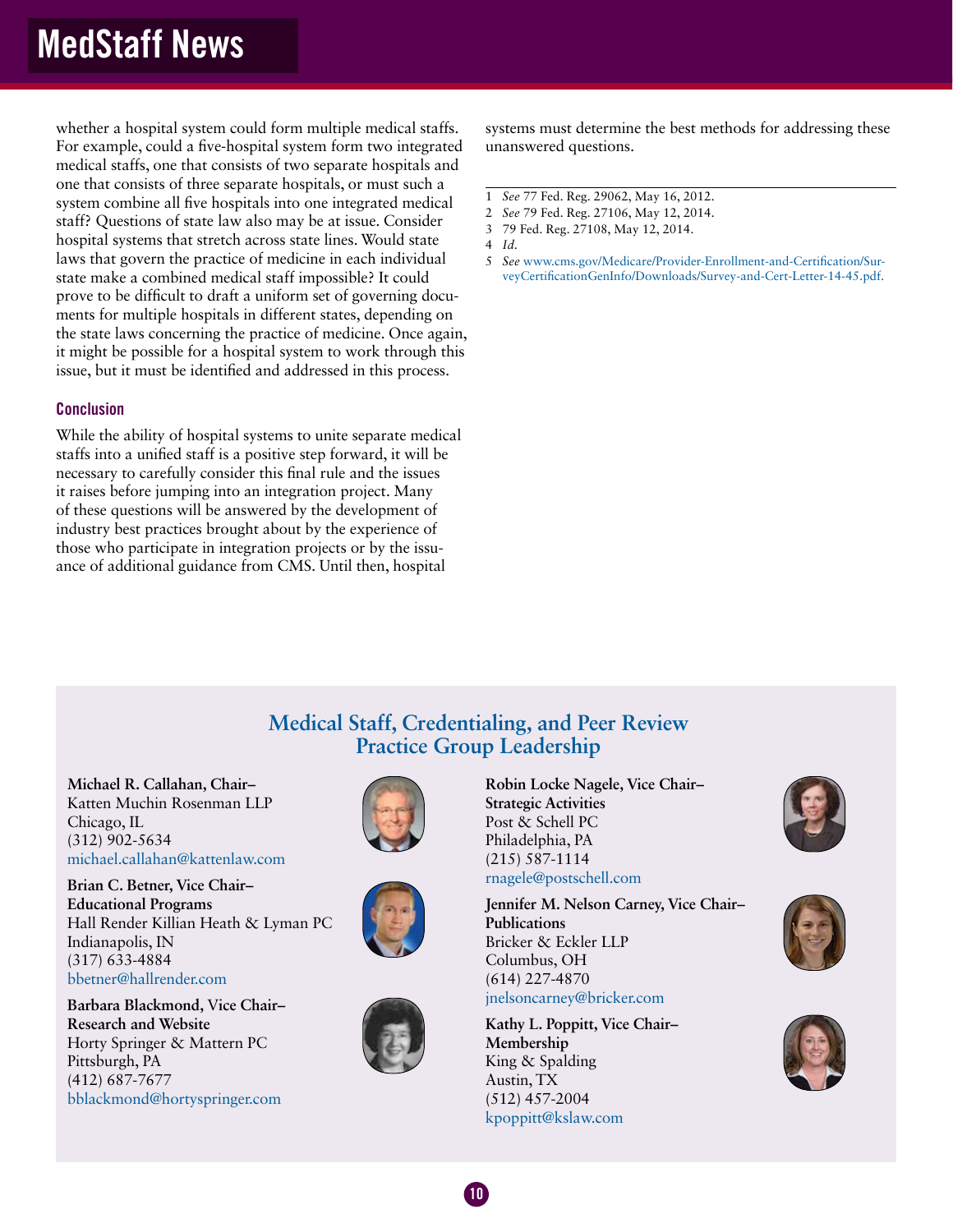